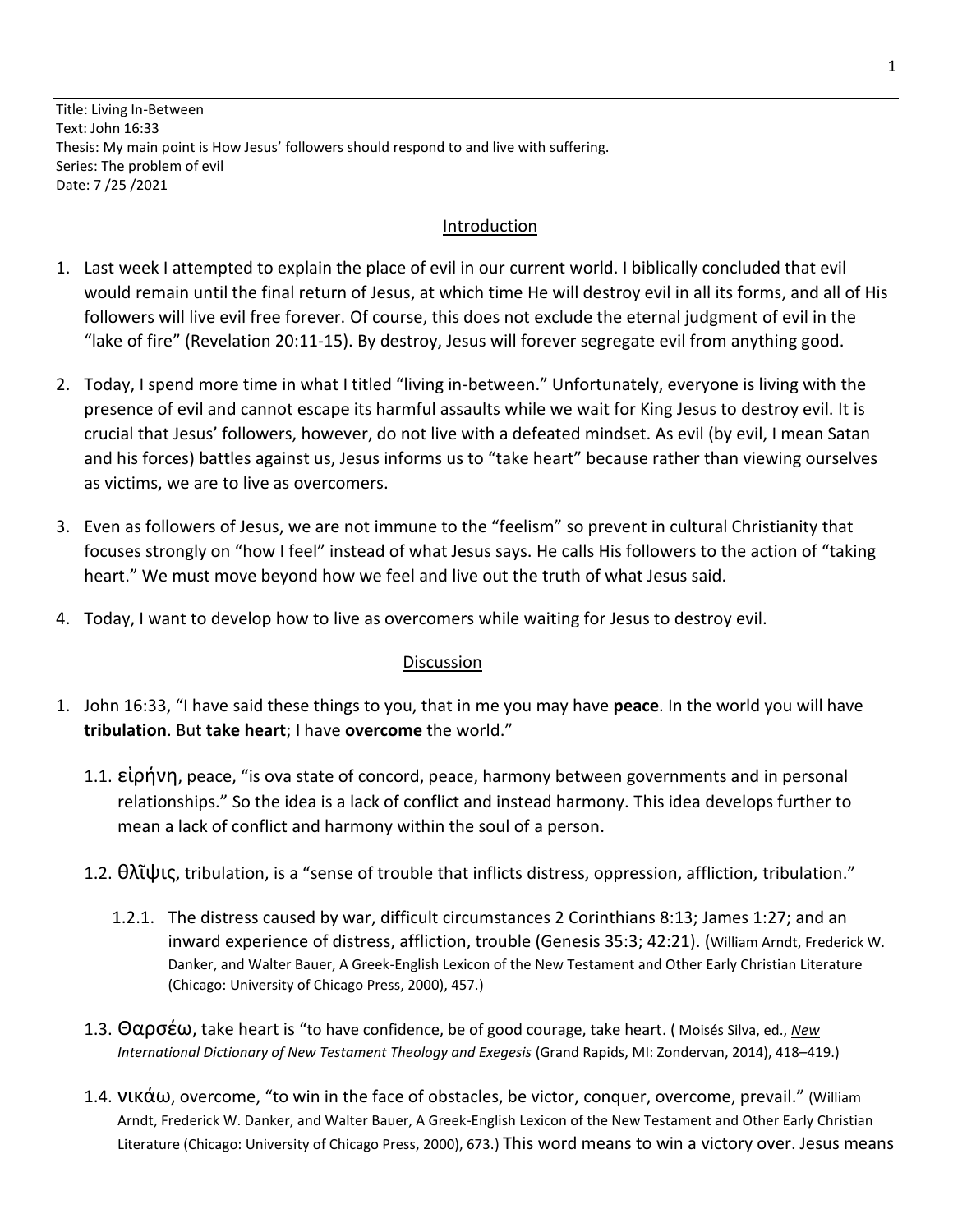that by his death, he has rendered the world's opposition pointless. He promises them that evil will not prevail in the end for believers. (Ronald L. Trail, An Exegetical Summary of John 10–21, Exegetical Summaries (Dallas, TX: SIL International, 2018), 306.)

- 2. The overcomer is to have peace despite the constant assaults of evil.
	- 2.1. Jesus says this peace is not derived from within you.
	- 2.2. Jesus says this peace is not located in a counselor, a drug, or anything in the culture.
	- 2.3. Jesus says this peace is located in Him.
	- 2.4. Like fruit finds life from the vine, so Jesus' followers find peace from Him.



- 2.5. You should develop a relationship with Jesus like you would any relationship to grow in peace.
- 2.6. I regularly pray these verses: "do not be anxious about anything, but in everything by prayer and supplication with thanksgiving let your requests be made known to God. And the peace of God, which surpasses all understanding, will guard your hearts and your minds in Christ Jesus." (Philippians 4:6-7)
- 3. The overcomer is not surprised when bad things happen to godly people. Repeatedly the New Testament talks about godly people suffering as followers of Jesus.
	- 3.1. Acts 14:22, "strengthening the souls of the disciples, encouraging them to continue in the faith, and saying that through many tribulations we must enter the kingdom of God."
	- 3.2. Romans 5:3, "Not only that, but we rejoice in our sufferings, knowing that suffering produces endurance."
	- 3.3. Romans 8:18, "For I consider that the sufferings of this present time are not worth comparing with the glory that is to be revealed to us."
	- 3.4. Romans 12:12, "Rejoice in hope, be patient in tribulation, be constant in prayer."
	- 3.5. 2 Corinthians 1:5, "For as we share abundantly in Christ's sufferings, so through Christ we share abundantly in comfort too."
	- 3.6. 2 Corinthians 1:6, "If we are afflicted, it is for your comfort and salvation; and if we are comforted, it is for your comfort, which you experience when you patiently endure the same sufferings that we suffer."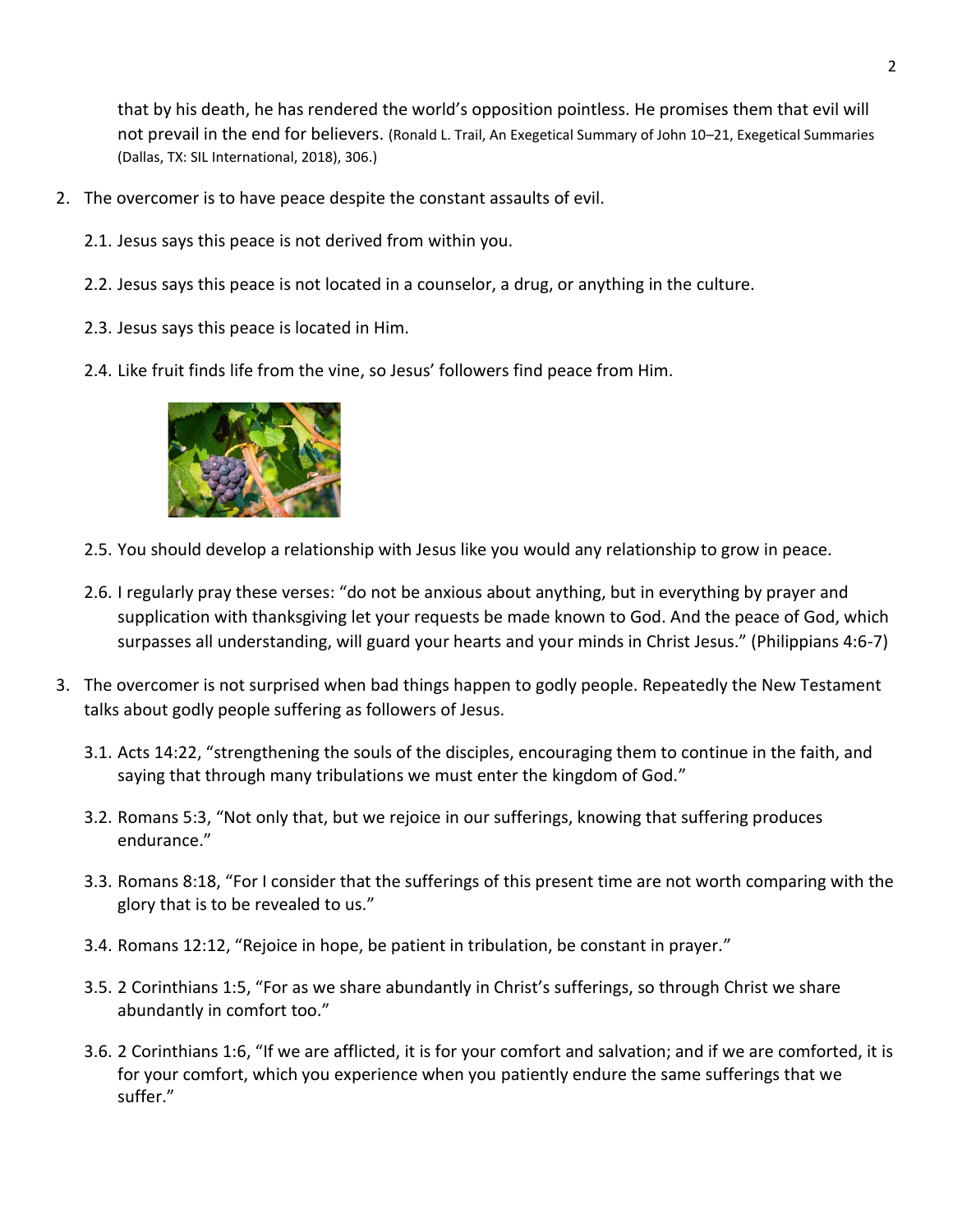- 3.7. 2 Corinthians 1:7, "Our hope for you is unshaken, for we know that as you share in our sufferings, you will also share in our comfort."
- 3.8. Ephesians 3:13, "So I ask you not to lose heart over what I am suffering for you, which is your glory."
- 3.9. Philippians 3:10. "that I may know him and the power of his resurrection, and may share his sufferings, becoming like him in his death."
- 3.10. Colossians 1:24, "Now I rejoice in my sufferings for your sake, and in my flesh I am filling up what is lacking in Christ's afflictions for the sake of his body, that is, the church."
- 3.11. 2 Thessalonians 1:5, "This is evidence of the righteous judgment of God, that you may be considered worthy of the kingdom of God, for which you are also suffering."
- 3.12. 2 Timothy 1:8, "Therefore do not be ashamed of the testimony about our Lord, nor of me his prisoner, but share in suffering for the gospel by the power of God."
- 3.13. 2 Timothy 2:3, "Share in suffering as a good soldier of Christ Jesus."
- 3.14. 2 Timothy 2:9, "for which I am suffering, bound with chains as a criminal. But the word of God is not bound!"
- 3.15. 2 Timothy 3:11, "my persecutions and sufferings that happened to me at Antioch, at Iconium, and at Lystra—which persecutions I endured; yet from them all the Lord rescued me."
- 3.16. 2 Timothy 4:5, "As for you, always be sober-minded, endure suffering, do the work of an evangelist, fulfill your ministry."
- 3.17. Hebrews 2:10, "For it was fitting that he, for whom and by whom all things exist, in bringing many sons to glory, should make the founder of their salvation perfect through suffering."
- 3.18. Hebrews 10:32, "But recall the former days when, after you were enlightened, you endured a hard struggle with sufferings."
- 3.19. Hebrews 11:35-38, "Women received back their dead by resurrection. Some were tortured, refusing to accept release, so that they might rise again to a better life. Others suffered mocking and flogging, and even chains and imprisonment. They were stoned, they were sawn in two, they were killed with the sword. They went about in skins of sheep and goats, destitute, afflicted, mistreated— of whom the world was not worthy—wandering about in deserts and mountains, and in dens and caves of the earth."
- 3.20. Hebrews 12:3-4, "Consider him who endured from sinners such hostility against himself, so that you may not grow weary or fainthearted. In your struggle against sin you have not yet resisted to the point of shedding your blood."
- 3.21. James 5:10, "As an example of suffering and patience, brothers, take the prophets who spoke in the name of the Lord."